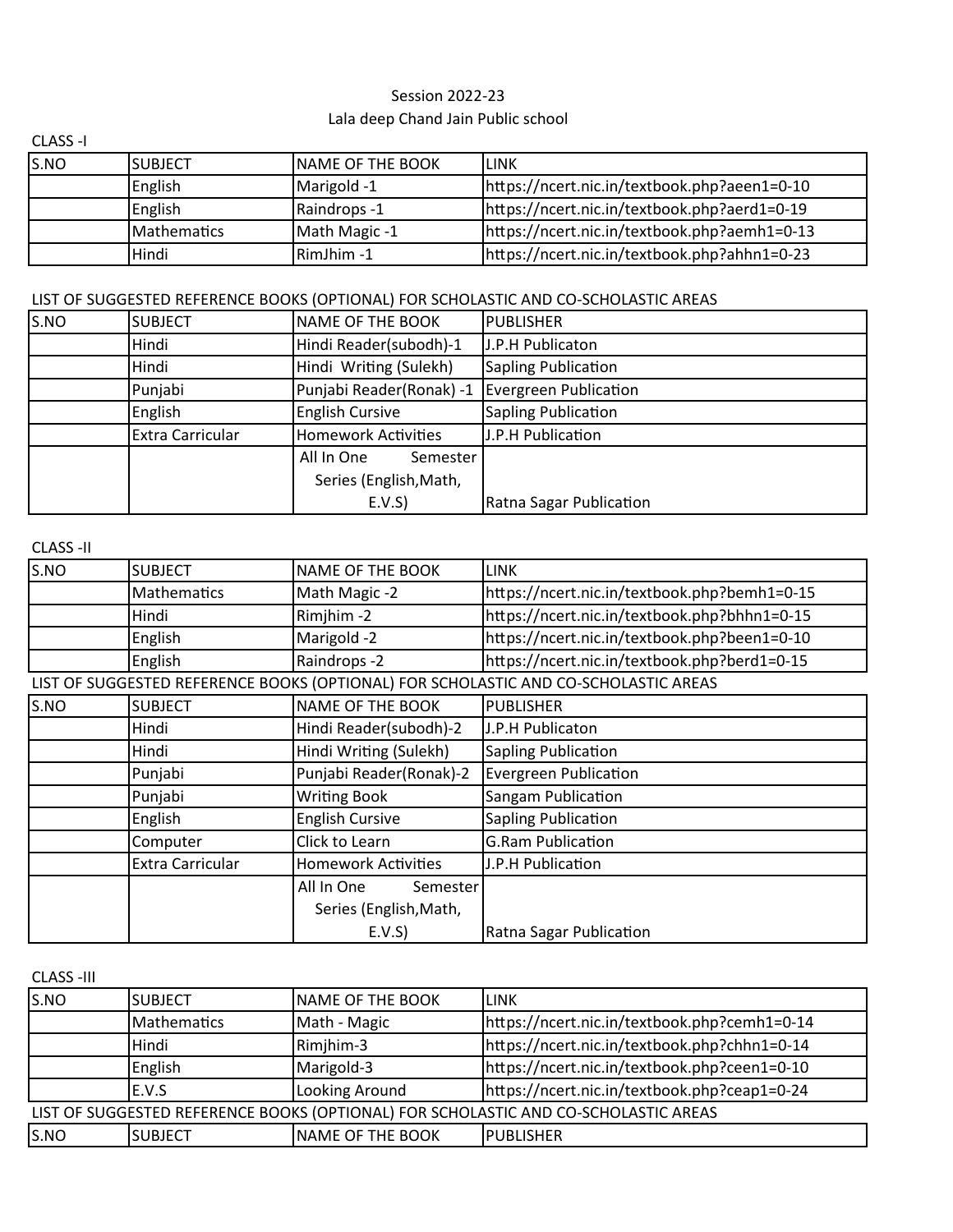| Hindi                   | Hindi Reader-3             | J.P.H Publicaton             |
|-------------------------|----------------------------|------------------------------|
| Hindi                   | Hindi Writing (Sulekh)     | <b>Sapling Publication</b>   |
| Punjabi                 | Punjabi Reader(Ronak)-3    | <b>Evergreen Publication</b> |
| Punjabi                 | <b>Writing Book</b>        | Sangam Publication           |
| English                 | <b>English Cursive</b>     | <b>Sapling Publication</b>   |
| <b>Drawing</b>          | Art and Craft              | Srijan Publication           |
| Computer                | Click to Learn             | <b>G.Ram Publication</b>     |
| <b>Extra Carricular</b> | <b>Homework Activities</b> | J.P.H Publication            |
|                         | All In One                 |                              |
|                         | <b>Semester Series</b>     |                              |
|                         | (English, Math, E.V.S)     | Ratna Sagar Publication      |

CLASS - IV

| S.NO | <b>SUBJECT</b>          | <b>NAME OF THE BOOK</b>    | <b>LINK</b>                                                                         |
|------|-------------------------|----------------------------|-------------------------------------------------------------------------------------|
|      | <b>Mathematics</b>      | Math -Magic -4             | https://ncert.nic.in/textbook.php?demh1=0-14                                        |
|      | Hindi                   | RimJhim-4                  | https://ncert.nic.in/textbook.php?dhhn1=0-14                                        |
|      | English                 | Marigold-4                 | https://ncert.nic.in/textbook.php?deen1=0-9                                         |
|      | E.V.S                   | Looking Around             | https://ncert.nic.in/textbook.php?deap1=0-27                                        |
|      |                         |                            | LIST OF SUGGESTED REFERENCE BOOKS (OPTIONAL) FOR SCHOLASTIC AND CO-SCHOLASTIC AREAS |
| S.NO | <b>SUBJECT</b>          | <b>NAME OF THE BOOK</b>    | <b>PUBLISHER</b>                                                                    |
|      | Hindi                   | Hindi Reader(subodh)-4     | J.P.H Publicaton                                                                    |
|      | Punjabi                 | Punjabi Reader(Ronak)-4    | <b>Evergreen Publication</b>                                                        |
|      | Punjabi                 | <b>Writing Book</b>        | Sangam Publication                                                                  |
|      | <b>Drawing</b>          | Art and Craft              | Srijan Publication                                                                  |
|      | Computer                | Click To Learn             | <b>G.Ram Publication</b>                                                            |
|      | <b>Extra Carricular</b> | <b>Homework Activities</b> | J.P.H Publication                                                                   |
|      |                         | All In One                 |                                                                                     |
|      |                         | <b>Semester Series</b>     |                                                                                     |
|      |                         | (Eng, Math, E.V.S)         | Ratna Sagar Publication                                                             |

CLASS- V

| S.NO | <b>SUBJECT</b>          | <b>NAME OF THE BOOK</b>    | <b>LINK</b>                                                                         |
|------|-------------------------|----------------------------|-------------------------------------------------------------------------------------|
|      | <b>Mathematics</b>      | Math - Magic -5            | https://ncert.nic.in/textbook.php?eemh1=0-14                                        |
|      | Hindi                   | RimJhim - 5                | https://ncert.nic.in/textbook.php?ehhn1=0-18                                        |
|      | English                 | Marigold -5                | https://ncert.nic.in/textbook.php?eeen1=0-10                                        |
|      | E.V.S                   | Looking Around             | https://ncert.nic.in/textbook.php?eeap1=0-22                                        |
|      |                         |                            | LIST OF SUGGESTED REFERENCE BOOKS (OPTIONAL) FOR SCHOLASTIC AND CO-SCHOLASTIC AREAS |
| S.NO | <b>SUBJECT</b>          | <b>NAME OF THE BOOK</b>    | <b>PUBLISHER</b>                                                                    |
|      | Hindi                   | Hindi Reader(Subodh)-5     | J.P.H Publicaton                                                                    |
|      | Punjabi                 | Punjabi Reader(Ronak)-5    | J.P.H Publicaton                                                                    |
|      | <b>Drawing</b>          | Art and Craft              | Srijan Publication                                                                  |
|      | Computer                | Click To Learn             | <b>G.Ram Publication</b>                                                            |
|      |                         |                            |                                                                                     |
|      | <b>Extra Carricular</b> | <b>Homework Activities</b> | J.P.H Publication                                                                   |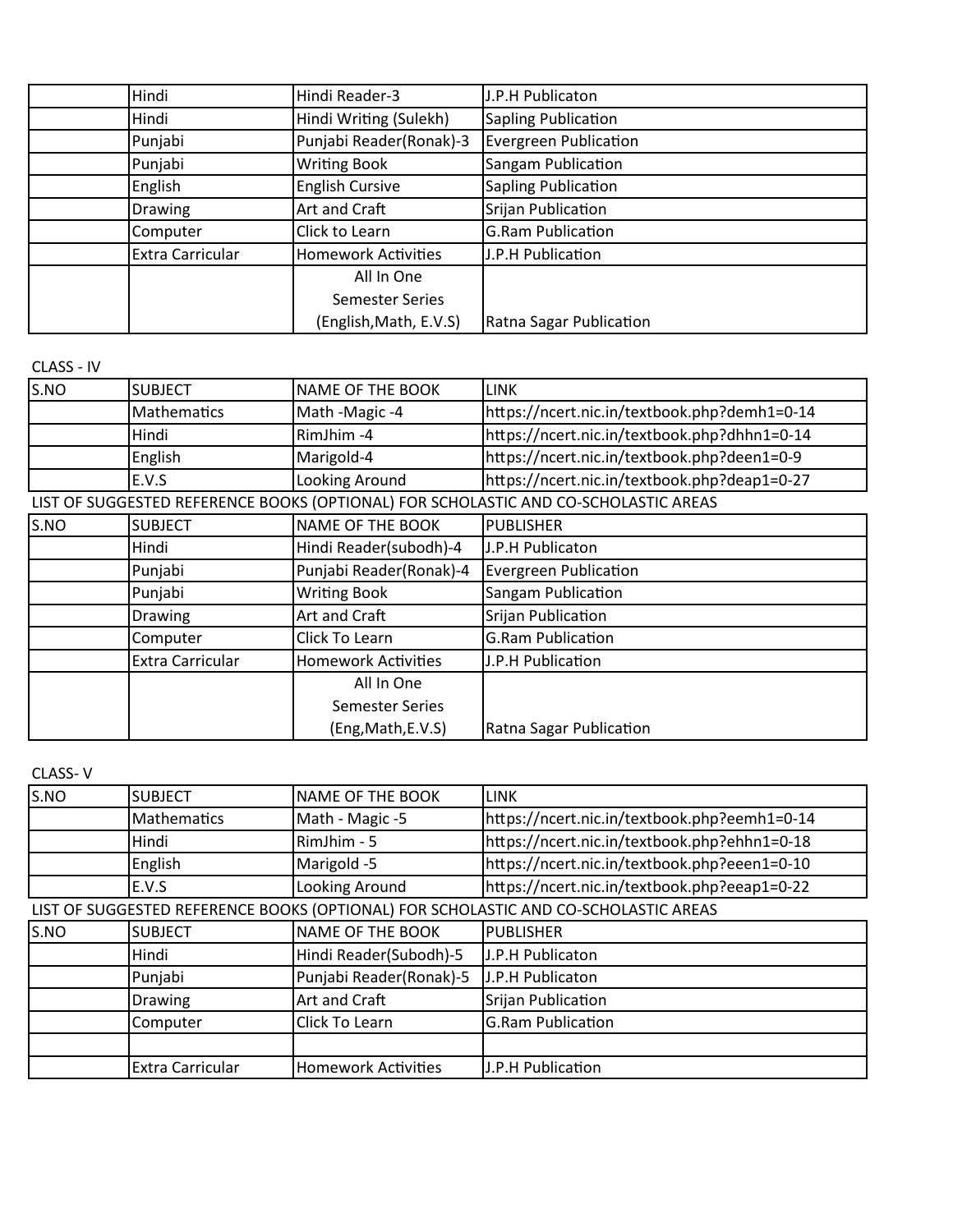|  | All in One                  |                         |
|--|-----------------------------|-------------------------|
|  | Semester Series             |                         |
|  | (Eng, Math, Science, Social |                         |
|  | Science)                    | Ratna Sagar Publication |

## CLASS - VI

| S.NO | <b>SUBJECT</b>    | NAME OF THE BOOK                                | <b>LINK</b>                                                                         |
|------|-------------------|-------------------------------------------------|-------------------------------------------------------------------------------------|
|      | Hindi             | Vasant-1                                        | https://ncert.nic.in/textbook.php?fhvs1=0-17                                        |
|      | English           | Honeysuckle                                     | https://ncert.nic.in/textbook.php?fehl1=0-10                                        |
|      | English           | A Pact With the Sun                             | https://ncert.nic.in/textbook.php?fepw1=0-10                                        |
|      | Mathematics       | Mathematics                                     | https://ncert.nic.in/textbook.php?femh1=0-14                                        |
|      | Social Science    | The Earth Our Habitat                           | https://ncert.nic.in/textbook.php?fess2=0-8                                         |
|      | Social Science    | The Earth Our Habitat                           | https://ncert.nic.in/textbook.php?fess2=0-8                                         |
|      | Science           | Science                                         | https://ncert.nic.in/textbook.php?fesc1=0-16                                        |
|      |                   |                                                 | LIST OF SUGGESTED REFERENCE BOOKS (OPTIONAL) FOR SCHOLASTIC AND CO-SCHOLASTIC AREAS |
| S.NO | <b>SUBJECT</b>    | <b>NAME OF THE BOOK</b>                         | <b>PUBLISHER</b>                                                                    |
|      | Hindi             | Hindi Reader(Subodh)-6                          | J.P.H Publicaton                                                                    |
|      |                   | Hindi Grammer                                   | Srijan Publication                                                                  |
|      | Punjabi           | Punjabi Reader(Navi Nuhal Pacemaker Publication |                                                                                     |
|      |                   | Punjabi Grammer                                 | Pacemaker Publication                                                               |
|      | English           | <b>English Reader</b>                           | Ratna Sagar Publication                                                             |
|      | English           | English Grammer                                 | <b>Evergreen Publication</b>                                                        |
|      | Science           | Science                                         | <b>F.K Publication</b>                                                              |
|      | General Knowledge | General Knowledge                               | Srijan Publication                                                                  |
|      | Computer          | Click To Learn                                  | <b>G.Ram Publication</b>                                                            |
|      | Drawing           | Art and Craft                                   | <b>Sapling Publication</b>                                                          |

CLASS - VII

|      | Mathematics       | Mathematics                                     | https://ncert.nic.in/textbook.php?gemh1=0-15                                        |
|------|-------------------|-------------------------------------------------|-------------------------------------------------------------------------------------|
|      | Science           | Science                                         | https://ncert.nic.in/textbook.php?gesc1=0-18                                        |
|      | English           | Honeycomb                                       | https://ncert.nic.in/textbook.php?gehc1=0-10                                        |
|      | English           |                                                 | An alien Hand Supplement https://ncert.nic.in/textbook.php?geah1=0-10               |
|      | Social Science    | Our Past - 2                                    | https://ncert.nic.in/textbook.php?gess1=0-10                                        |
|      | Social Science    | Social and Political Life -II                   | https://ncert.nic.in/textbook.php?gess3=0-9                                         |
|      | Hindi             | Vasant -2                                       | https://ncert.nic.in/textbook.php?ghvs1=0-20                                        |
|      |                   |                                                 | LIST OF SUGGESTED REFERENCE BOOKS (OPTIONAL) FOR SCHOLASTIC AND CO-SCHOLASTIC AREAS |
| S.NO | <b>SUBJECT</b>    | NAME OF THE BOOK                                | <b>PUBLISHER</b>                                                                    |
|      | Hindi             | Hindi Reader(Subodh)-7                          | J.P.H Publicaton                                                                    |
|      |                   | Hindi Grammer                                   | Srijan Publication                                                                  |
|      | Punjabi           | Punjabi Reade (Navi Nuhar Pacemaker Publication |                                                                                     |
|      |                   | Punjabi Grammer                                 | Pacemaker Publication                                                               |
|      | English           | English Reader                                  | Ratna Sagar Publication                                                             |
|      | English           | <b>English Grammer</b>                          | <b>Evergreen Publication</b>                                                        |
|      | Science           | Science                                         | F.K Publication                                                                     |
|      | General Knowledge | <b>General Knowledge</b>                        | Srijan Publication                                                                  |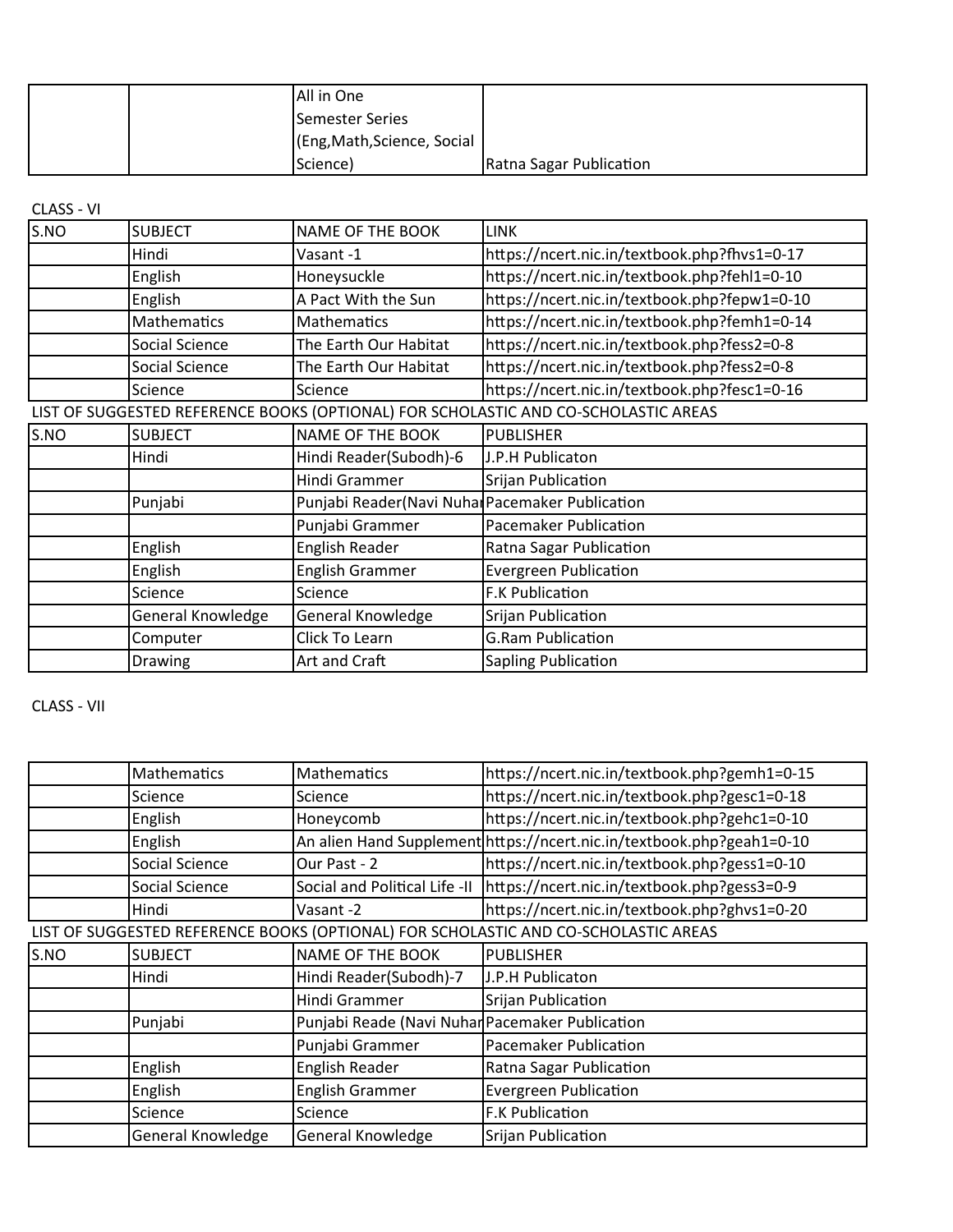| Computer       | $\sim$ $\sim$<br><b>Click</b><br>Learn<br>◡ | Publication<br>lG.Ram              |
|----------------|---------------------------------------------|------------------------------------|
| <b>Drawing</b> | - -<br>Craft<br>Art and                     | . .<br>-<br>Publication<br>Sapling |

CLASS -VIII

|      | English               | Honeydew                                        | https://ncert.nic.in/textbook.php?hehd1=0-10                                        |
|------|-----------------------|-------------------------------------------------|-------------------------------------------------------------------------------------|
|      | English               | It so Happend                                   | https://ncert.nic.in/textbook.php?heih1=0-11                                        |
|      | <b>Mathematics</b>    | Mathematics                                     | https://ncert.nic.in/textbook.php?hemh1=0-16                                        |
|      | Hindi                 | Vasant-3                                        | https://ncert.nic.in/textbook.php?hhvs1=0-18                                        |
|      | Science               | Science                                         | https://ncert.nic.in/textbook.php?hesc1=0-18                                        |
|      | <b>Social Science</b> |                                                 | Resources and Developme https://ncert.nic.in/textbook.php?hess4=0-6                 |
|      | Social Science        | Social and Political Life-3                     | https://ncert.nic.in/textbook.php?hess3=0-10                                        |
|      | Social Science        | Our Past - III                                  | https://ncert.nic.in/textbook.php?hess2=0-10                                        |
|      |                       |                                                 | LIST OF SUGGESTED REFERENCE BOOKS (OPTIONAL) FOR SCHOLASTIC AND CO-SCHOLASTIC AREAS |
| S.NO | <b>SUBJECT</b>        | <b>NAME OF THE BOOK</b>                         | <b>PUBLISHER</b>                                                                    |
|      | Hindi                 | Hindi Reader(Subodh)-8                          | J.P.H Publicaton                                                                    |
|      |                       | Hindi Grammer                                   | Srijan Publication                                                                  |
|      | Punjabi               | Punjabi Reader(Navi Nuhal Pacemaker Publication |                                                                                     |
|      |                       | Punjabi Grammer                                 | Pacemaker Publication                                                               |
|      | English               | English Reader                                  | Ratna Sagar Publication                                                             |
|      | English               | <b>English Grammer</b>                          | <b>Evergreen Publication</b>                                                        |
|      | Science               | Science                                         | F.K Publication                                                                     |
|      | General Knowledge     | General Knowledge                               | Srijan Publication                                                                  |
|      | Computer              | Click To Learn                                  | <b>G.Ram Publication</b>                                                            |
|      | Drawing               | Art and Craft                                   | Sapling Publication                                                                 |

CLASS - IX

| S.NO                                                                                | <b>SUBJECT</b>        | <b>BOOK</b>             | <b>LINK</b>                                                           |  |
|-------------------------------------------------------------------------------------|-----------------------|-------------------------|-----------------------------------------------------------------------|--|
|                                                                                     | English               |                         | Beehive English Textbook https://ncert.nic.in/textbook.php?iebe1=0-11 |  |
|                                                                                     |                       |                         | Moments Supplementary   https://ncert.nic.in/textbook.php?iemo1=0-10  |  |
|                                                                                     | Hindi                 | Kshitij -1              | https://ncert.nic.in/textbook.php?ihks1=0-17                          |  |
|                                                                                     |                       | Kritika -1              | https://ncert.nic.in/textbook.php?ihkr1=0-5                           |  |
|                                                                                     | Mathematics           | <b>Mathematics</b>      | https://ncert.nic.in/textbook.php?iemh1=0-15                          |  |
|                                                                                     | Science               | Science                 | https://ncert.nic.in/textbook.php?iesc1=0-15                          |  |
|                                                                                     | Social Science        | Democratic Politics - 1 | https://ncert.nic.in/textbook.php?iess4=0-5                           |  |
|                                                                                     | Social Science        |                         | India and the Contempoar https://ncert.nic.in/textbook.php?iess3=0-5  |  |
|                                                                                     | Social Science        | Contemporary India      | https://ncert.nic.in/textbook.php?iess1=0-6                           |  |
|                                                                                     | <b>Social Science</b> | Economics               | https://ncert.nic.in/textbook.php?iess2=0-4                           |  |
| LIST OF SUGGESTED REFERENCE BOOKS (OPTIONAL) FOR SCHOLASTIC AND CO-SCHOLASTIC AREAS |                       |                         |                                                                       |  |
| S.NO                                                                                | <b>SUBJECT</b>        | <b>NAME OF THE BOOK</b> | <b>PUBLISHER</b>                                                      |  |
|                                                                                     | Punjabi               | Sahitik Mala            | <b>Sapling Publication</b>                                            |  |
|                                                                                     | Punjabi               | Sahitik Vangi           | <b>Sapling Publication</b>                                            |  |
|                                                                                     |                       |                         |                                                                       |  |
| CLASS - X                                                                           |                       |                         |                                                                       |  |
| $S$ NO                                                                              | <b>SURIFCT</b>        | <b>ROOK</b>             | <b>IINK</b>                                                           |  |

| S.NO | <b>SUBJECT</b>       | <b>BOOK</b>        | LINK                                          |
|------|----------------------|--------------------|-----------------------------------------------|
|      | <b>I</b> Mathematics | <b>Mathematics</b> | lhttps://ncert.nic.in/textbook.php?jemh1=0-15 |
|      | 'Science             | Science            | https://ncert.nic.in/textbook.php?jesc1=0-16  |